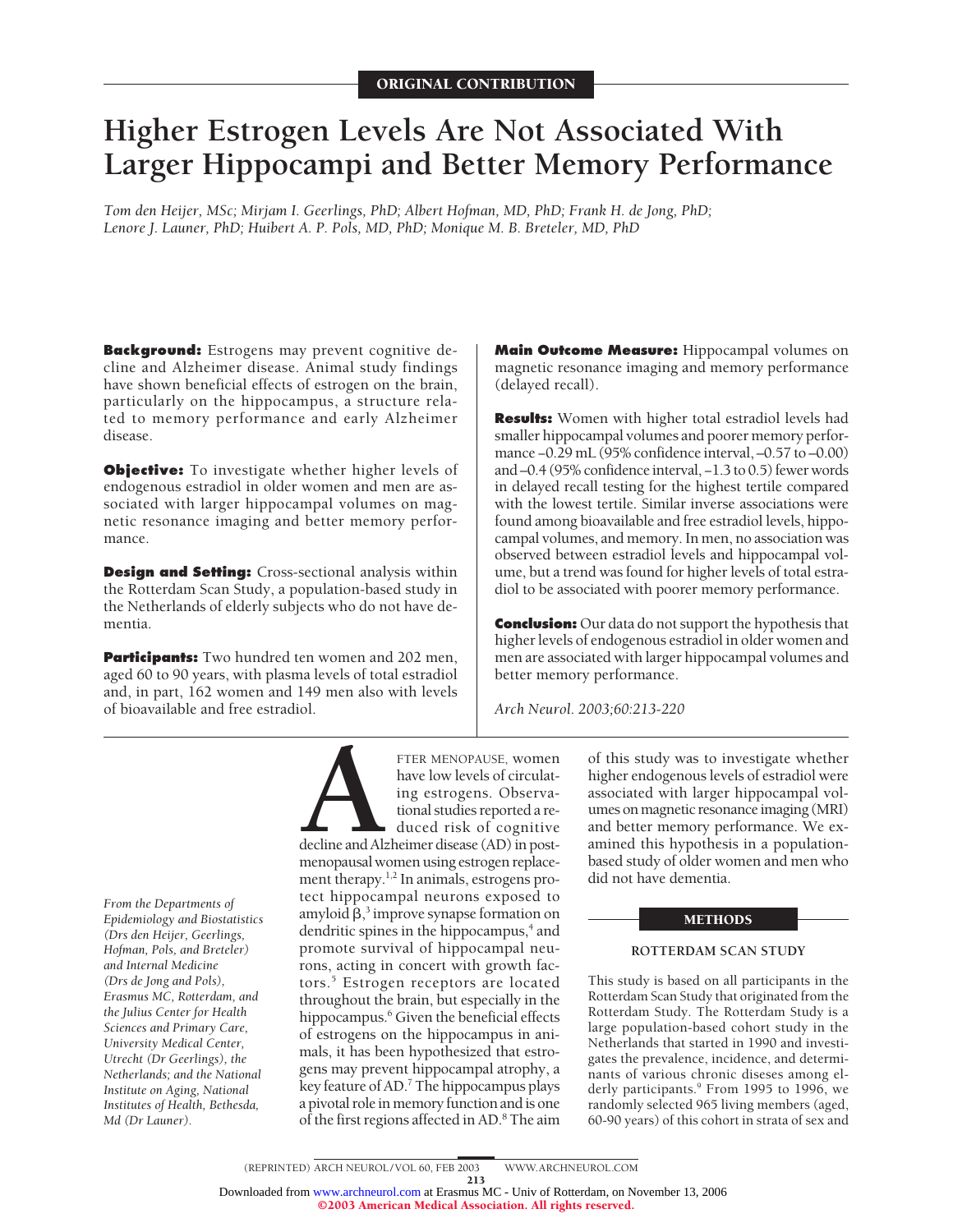

**Figure 1.** Coronal slice on which the left and right hippocampi (H) are depicted.

age (5 years) for participation in the Rotterdam Scan Study.<sup>10</sup>After exclusion of individuals who had dementia  $(n=16)$ ,<sup>11</sup> or had contraindications to undergo MRI (n=117), 832 persons were eligible for our study. Among these, 563 participants gave their written informed consent to participate in the study (response rate, 68%), which included undergoing an MRI brain scan. The study was approved by the medical ethics committee of Erasmus MC, Rotterdam, the Netherlands.

## **MRI PROCEDURES**

All subjects underwent T1-, T2-, and proton-density– weighted images in a 1.5-T magnetic resonance unit (VISION MR; Siemens, Erlangen, Germany).<sup>12</sup> For volumetric measurements of the hippocampus, a custom-made, inversion recovery– double-contrast, 3-dimensional, half-Fourier acquisition singleshot turbo spin-echo (HASTE) sequence was included (inversion time, 440 milliseconds; repetition time, 2800 milliseconds; 128 contiguous sagittal slices of 1.2 mm; acquisition matrix,  $192 \times 256$  pixels; and field of view,  $256 \times 256$  cm). Two HASTE modules were sequentially acquired after the inversion pulse (effective echo times of 29 milliseconds and 440 milliseconds). Each HASTE module combined nonselective radiofrequency excitations to provide a short interecho spacing of 3.9 milliseconds. The first HASTE module was used for the hippocampal volume measurement.

#### **HIPPOCAMPAL VOLUMES**

We reconstructed a series of coronal brain slices (contiguous 1.5-mm slices) based on the HASTE sequence, aligned to be perpendicular to the long axis of the hippocampus. All reconstructed slices were transferred to a workstation (Magic View 1000; Siemens) for volumetric assessment of the left and right hippocampi (Figure 1). Referencing to an anatomical atlas,<sup>13</sup> we manually traced the boundaries of both hippocampi on each slice using a mouse-driven pointer. We proceeded from posterior to anterior, starting on the slice where the crux of the fornices was in full profile. The alveus could often be used to delineate the boundary of the hippocampal head from the amygdala. Entering the outlined surface areas (expressed in millimeters squared), we multiplied the summed surface areas on each side with slice thickness to yield estimates of the left and right hippocampal volume (expressed in milliliters). In the current analyses the left and right hippocampal volumes were summed.

We also reconstructed a midsagittal slice (thickness 3.0 mm). The midsagittal area, which was used as a proxy for intracranial volume, was measured by tracing the inner table of the skull. Two raters (T.d.H. and a colleague), who were blinded to any clinical information related to the participants, assessed the scans. Studies performed on 14 random scans to evaluate intrarater and interrater correlation showed good overall agreement.

#### **MEMORY PERFORMANCE**

All participants underwent neuropsychological testing.<sup>12</sup> The Mini-Mental State Examination was administered to assess global cognitive function.14 Memory function was evaluated by a 15 word learning test based on the Rey Auditory Verbal Learning Test.15 This test consists of 3 learning trials in which 15 words have to be remembered. After 15 minutes, the subject is asked to recall as many words as possible (delayed recall). In the present study we used the delayed recall score because this score is most strongly associated with hippocampal volumes<sup>16</sup> and with early AD.<sup>1</sup>

#### **BLOOD MEASUREMENTS**

Venipuncture was done in nonfasting subjects between 8:30 AM and 4 PM at baseline examination of the Rotterdam Study (1990-1993). Blood samples were collected in 5-mL tubes containing a 0.5-mL sodium citrate solution. All tubes were stored on ice before and after blood sampling. Platelet-free plasma was obtained by 2-stage centrifugation (10 minutes at 1600*g* at 4°C and 30 minutes at 7000*g* at 4°C). Platelet-free samples were immediately frozen in liquid nitrogen and stored at −80°C. Assays were performed blinded to information on the subject. Plasma levels of estradiol and sex hormone–binding globulin were estimated with double antibody radioimmunoassays (ultrasensitive method for estradiol; Diagnostic Systems Laboratories, Webster, Tex). Because of the small volumes of plasma available, all estradiol levels are single-sample estimations. Intraassay coefficients of variation, determined on the basis of duplicate results of internal quality control pools with 3 different levels of each analyte, were below 4% for sex hormone– binding globulin and 18% for estradiol. Because interassay variations were 14% (sex hormone–binding globulin) and 21% (estradiol), results of all batches were normalized by multiplying all concentrations within a batch with a factor, which equalized results for the internal quality control pools. As measures of the levels of bioavailable and free estradiol, nonsex hormone– binding globulin-bound estradiol, and nonprotein-bound estradiol, respectively, were calculated on the basis of hormone and binding protein levels.18,19 The median interval from blood sampling (1990-1993) to hippocampal volumes and memory testing (1995-1996) was 2.9 years (range, 1.6-6.6 years).

## **COVARIATES**

Several variables may confound an association between estradiol levels and hippocampal volume or memory performance, such as age at the time of venipuncture, educational level, smoking habits, alcohol intake, body mass index (BMI) (calculated as weight in kilograms divided by the height in meters squared), depressive symptoms, and apolipoprotein E *APOE* genotype; and for women, the variables included type of menopause, age at menopause, and use of hormone replacement therapy (HRT)

214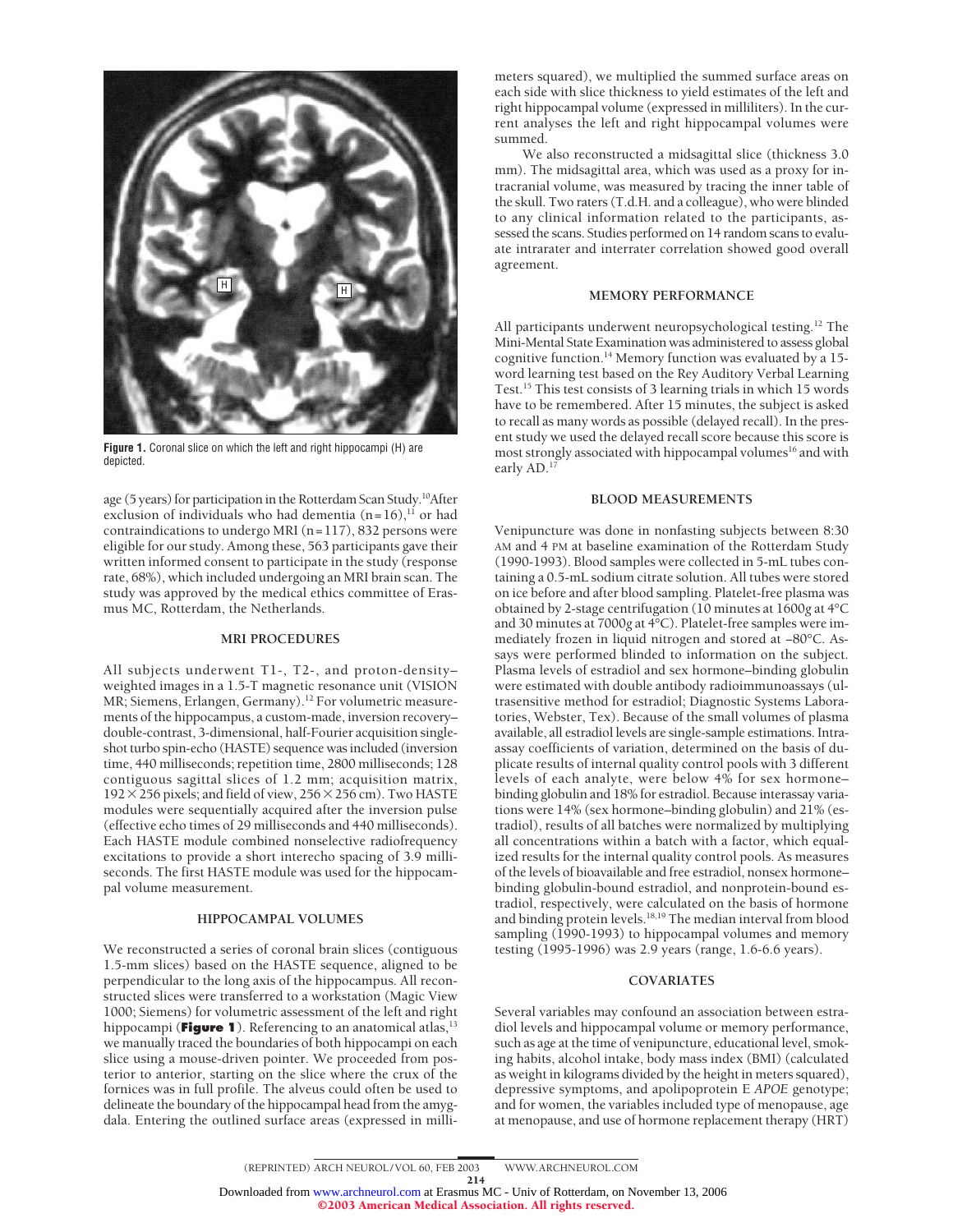(ie, those who ever used HRT or those who never used HRT) for menopausal reports (Anatomical Therapeutical Chemical code g03). The level of education was dichotomized into primary education and lower vocational training and university education. We categorized smoking status into current, former, and never and made dummy variables for the analyses. Alcohol intake was recorded in grams per day.<sup>22</sup> Depressive symptoms were assessed using the Center for Epidemiologic Studies– Depression Scale  $(CES-D)^{23}$  at the time of assessment of memory performance. Apolipoprotein E genotyping was done according to standard methods<sup>24</sup> and was coded into non-*APOE*  $\epsilon$ 4 carrier and *APOE*  $\epsilon$ 4 carrier. Type of menopause was classified into natural or artificial (surgically or chemically induced). Age at natural menopause was defined as the age at which menses had not occurred for at least 1 year. Type and age of menopause were combined in 1 categorical variable with 4 groups: (1) artificial menopause, (2) natural menopause before the age of 48 years, (3) natural menopause between ages 48 and 52 years, or (4) natural menopause after the age of 52 years.

# **STUDY SAMPLE**

To obtain the study samples for the analyses, we excluded 4 women who used HRT at the time of blood drawing, leaving 559 subjects (**Figure 2**). Because estradiol levels were measured as part of several blood measurements and small amounts of plasma were available, we randomly missed total estradiol levels for 147 subjects. Thus, 412 subjects for the analyses on total estradiol levels were included. Because of missing data on binding protein levels (n=101), we had bioavailable and free estradiol levels in 311 subjects. These 311 subjects with bioavailable and free estradiol levels were similar to the 248 subjects who were dropped from these analyses for age, hippocampal volume, and delayed recall score.

#### **DATA ANALYSIS**

All analyses were performed in women and men separately. We first investigated whether there was a threshold in the relation between estradiol level and outcome by analysis of covariance (ANCOVA). Tertiles of total, bioavailable, and free estradiol were the group variable and we calculated adjusted mean hippocampal volumes and delayed recall scores in each tertile. Three consecutive models were used. The first adjusted for age and—in the hippocampal analyses—midsagittal area to account for intracranial volume.25 After separately investigating several covariates, it appeared as if the BMI was the strongest confounder in the associations so the second model was adjusted, in addition to age and midsagittal area, for BMI. In the third model we additionally entered educational level, smoking, alcohol use, CES-D score, *APOE* genotype, and, for women, age at menopause, type of menopause, and ever taking HRT. Because the ANCOVA did not suggest a specific threshold in the relation between estradiol levels and outcome, we performed a multivariate linear regression analysis to calculate the difference in hippocampal volume and delayed recall score per SD increase in estrogen levels. To investigate whether there was an indication of differential associations in age strata  $(< 70$  years and  $\geq$ 70 years) or *APOE* genotype, we included in the multivariate linear model an interaction term and performed stratified analyses. Finally, we repeated the analyses excluding women with a history of HRT use.

#### **RESULTS**

Of the 210 women and 202 men with total estradiol measurements, 24 women and 16 men had no hippocampal



**Figure 2.** Description of study sample. HRT indicates hormone replacement therapy.

volume assessment (because they developed claustrophobia during the MRI) and 6 women and 8 men had no reliable delayed recall data (mostly owing to motivational problems). Characteristics of the study sample are given in **Table 1**. There were no differences in the characteristics between subjects with total estradiol levels and subjects without total estradiol levels. Estradiol levels of women were lower than those of men, reflecting the fact that women were postmenopausal and were not taking HRT at the time of venipuncture.

In women, estradiol levels were negatively correlated with age and positively correlated with BMI. In men, estradiol levels were negatively correlated with age and positively correlated with alcohol intake and CES-D score (**Table 2**). Hippocampal volumes and delayed recall scores decreased with increasing age (both in women and men, −0.03 mL/y and −0.1 words per year).

#### **WOMEN**

# **Estradiol Level and Hippocampal Volume**

In women, the age- and midsagittal-adjusted mean (SE) hippocampal volumes decreased across higher tertiles of total estradiol levels from 6.24 (0.10) mL to 6.22 (0.10) mL to 6.07 (0.10) mL, but there were no significant differences between tertiles. When the BMI was included as a covariate, the mean (SE) hippocampal volumes were 6.28 (0.10) mL, 6.21 (0.10) mL, and 6.04 (0.10) mL, respectively, but differences were again not statistically significant. **Figure 3**A shows that after additional adjustments for all other covariates the negative association between the total estradiol level and hippocampal volume became statistically significant (difference between the highest and lowest tertile of total estradiol −0.29 mL [95% confidence interval (CI), -0.57 to -0.00]). When we analyzed the total estradiol level as a continuous measure, we found a nonsignificant decrease in hippocampal volume per SD increase in total estradiol level (**Table 3**). There was a nonsignificant inverse relation between the bioavailable estradiol level and hippocampal volumes; the age- and midsagittal-adjusted means of hippocampal volume across higher bioavailable estradiol tertiles was 6.22 (0.12) mL, 6.17 (0.11) mL, and 6.00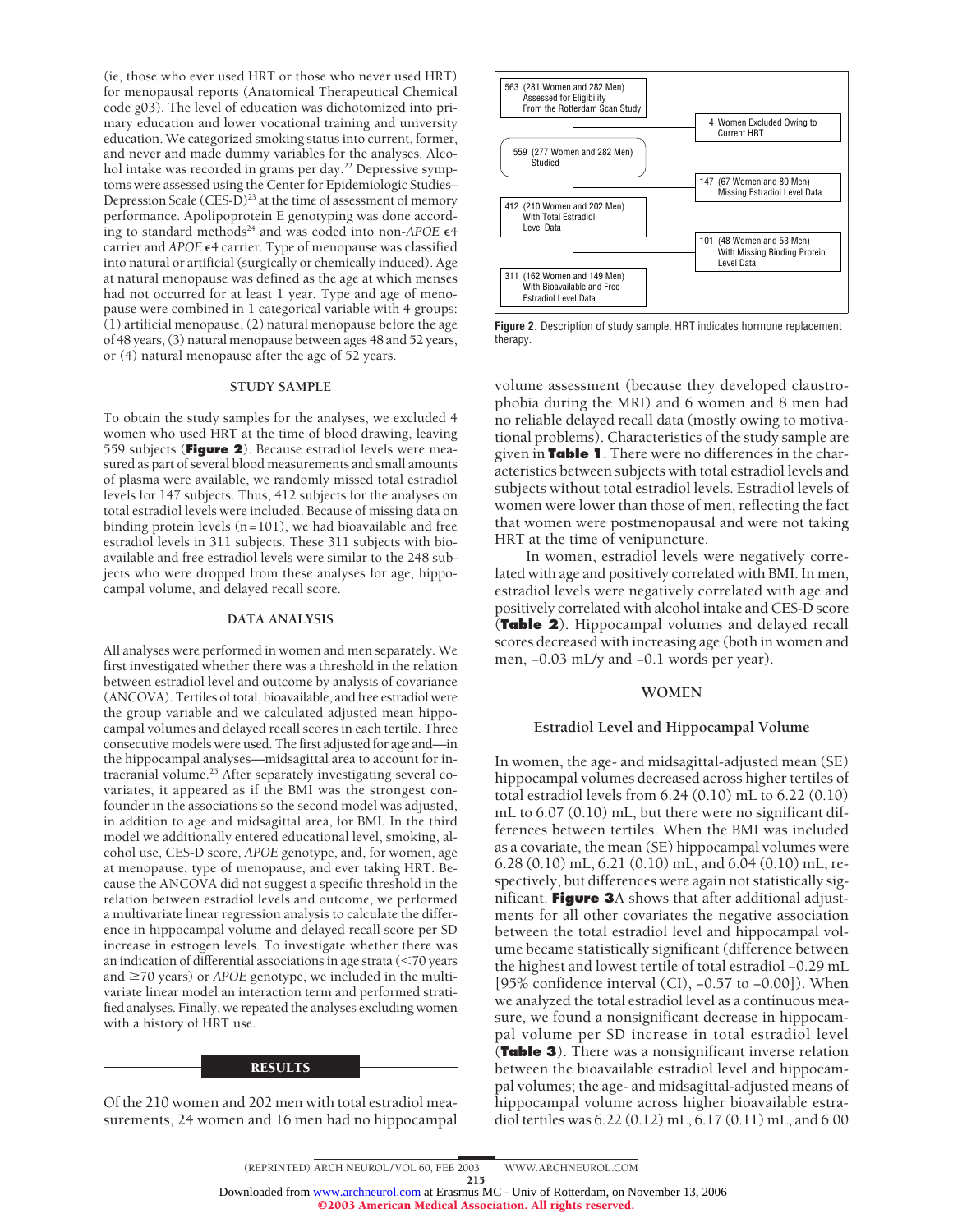# **Table 1. Characteristics of Study Sample**

| <b>Characteristic</b>                                    | Women<br>$(n = 210)$ | Men<br>$(n = 202)$ | <b>Subjects Without</b><br><b>Total Estradiol Levels</b><br>$(n = 147)$ |
|----------------------------------------------------------|----------------------|--------------------|-------------------------------------------------------------------------|
| Age, mean (SD), y                                        | 70(8)                | 69(8)              | 71(8)                                                                   |
| BMI, mean (SD), kg/m <sup>2</sup>                        | 26.8(3.9)            | 26.1(2.9)          | 26.3(3.2)                                                               |
| Subjects with a primary education, %                     | 37                   | 23                 | 34                                                                      |
| Subjects currently smoking, %                            | 16                   | 24                 | 23                                                                      |
| Alcohol consumption, mean (SD), g/d                      | 7.6(11.5)            | 17.4(10.9)         | 13.7(17.0)                                                              |
| CES-D scale score, mean (SD)                             | 7.0(6.6)             | 4.6(5.3)           | 5.0(5.7)                                                                |
| <i>APOE</i> genotype, % <i>APOE</i> $\epsilon$ 4 carrier | 27                   | 32                 | 27                                                                      |
| MMSE score, mean (SD)                                    | 27.6(2.3)            | 27.8(2.1)          | 27.7(2.0)                                                               |
| Total estradiol level, median (range), pg/mL             | $3.7(0.0-17.7)$      | $12.3(0.0-42.8)$   | <b>NA</b>                                                               |
| Bioavailable estradiol level, median (range), pg/mL*     | $2.4(0.0-13.4)$      | $9.3(0.0-32.7)$    | <b>NA</b>                                                               |
| Free estradiol level, median (range), pg/mL*             | $0.09(0.00-0.47)$    | $0.33(0.00-1.14)$  | <b>NA</b>                                                               |
| Midsagittal area, mean $(SD)$ , cm <sup>2</sup> †        | 143.1(8.8)           | 155.2(9.9)         | 149.3(11.1)                                                             |
| Hippocampus, mean (SD), mLt                              | 6.17(0.81)           | 6.59(0.89)         | 6.36(0.88)                                                              |
| Delayed recall score, mean (SD), No. of words $\ddagger$ | 6.2(2.8)             | 5.5(2.4)           | 5.4(2.6)                                                                |

Abbreviations: *APOE*, apolipoprotein E; BMI, body mass index; CES-D, Center for Epidemiologic Studies–Depression Scale; HRT, hormone replacement therapy; MMSE, Mini-Mental State Examination; NA, not available.

To convert estradiol values to pmol/L, multiply by 3.67.

\*Values were available for 162 women and 149 men.

†Values were available for 186 women and 186 men.

‡Values were available for 204 women and 194 men. Higher scores reflect better performance.

## **Table 2. Correlations Between Several Continuous Variables in 210 Women and in 202 Men**\*

| Variable                              | <b>Total Estradiol Level</b> | Age        | <b>Educational Level</b> | BMI                     | <b>Alcohol Consumption</b> | <b>CES-D Scale</b>   |
|---------------------------------------|------------------------------|------------|--------------------------|-------------------------|----------------------------|----------------------|
| Age, per year                         | $-0.49$ †                    | $\ldots$ ‡ | $\cdots$                 | $\cdots$                | $\cdots$                   | $\cdots$             |
|                                       | $-0.62$ †                    | $\cdots$   | $\cdots$                 | $\cdots$                | $\cdots$                   | $\cdots$             |
| Education, per grade                  | $-0.08$                      | $-1.02$ †  | $\cdots$                 | $\cdots$                | $\cdots$                   | .                    |
|                                       | $-0.87$                      | $-0.22$    | $\cdots$                 | $\cdots$                | $\cdots$                   | .                    |
| BMI, $kg/m2$                          | $0.97+$                      | 0.24       | $-0.05$ <sup>+</sup>     | $\cdot$ $\cdot$ $\cdot$ | $\cdots$                   | .                    |
|                                       | 1.04                         | 0.04       | $-0.06$                  | $\cdot$ $\cdot$ $\cdot$ | $\cdots$                   | $\cdots$             |
| Alcohol consumption, per g/d          | 0.01                         | $-0.13$ †  | 0.01                     | $-0.03$                 | $\cdots$                   | $\cdots$             |
|                                       | 0.33 <sup>†</sup>            | $-0.04$    | $-0.00$                  | 0.02                    | $\cdots$                   | $\cdots$             |
| CES-D score, per point                | $-0.27$                      | $0.20+$    | $-0.02$                  | $-0.04$                 | 0.02                       | $\cdots$             |
|                                       | $0.77$ +                     | $-0.05$    | 0.02                     | 0.03                    | 0.20                       | $\cdots$             |
| Midsagittal area, per cm <sup>2</sup> | 0.23                         | $-0.22$ †  | $0.02+$                  | 0.01                    | $-0.05$                    | $-0.10$ <sup>+</sup> |
|                                       | 0.14                         | $-0.07$    | 0.02                     | $-0.01$                 | $-0.11$                    | 0.05                 |

Abbreviations: BMI, body mass index; CES-D, Center for Epidemiologic Studies–Depression Scale.

\*Values are unadjusted regression coefficients in women and men (italics). The variables in the upper row are dependent variables.

†*P*.05.

‡Ellipses indicate not applicable.

(0.11) mL. When the BMI was included in the model, a significant smaller hippocampal volume was found in women with bioavailable estradiol levels in the highest tertile of bioavailable estradiol compared with the lowest tertile (difference, −0.37 mL [95% CI, −0.71 to −0.03]). Additional adjustments did not change this inverse relation (Figure 3A). When we analyzed bioavailable estradiol levels as a continuous measure, we found a nonsignificant decrease of hippocampal volume of −0.09 mL (95% CI, −0.25 to 0.06) per SD (10-pmol/L) increase. The relation between free estradiol levels and hippocampal volumes was similar to that of bioavailable estradiol levels (Figure 3A). The inverse associations between estradiol levels and hippocampal volumes were primarily seen in the oldest age group (in age<70 years: per SD increase in total estradiol level the fully adjusted difference in hippocampal volumes was 0.07 mL [95% CI, −0.09

to 0.23]; in age70 years: −0.24 mL [95% CI, −0.44 to −0.04]; *P* of interaction term .04). The negative associations between estradiol level and hippocampal volumes were more pronounced in *APOE*  $\epsilon$ 4 carriers than in non-APOE  $\epsilon$ 4 carriers, although the interaction term was not statistically significant (**Table 4**).

# **Estradiol Level and Memory**

The age-adjusted delayed recall score decreased nonsignificantly across total estradiol tertiles from 6.5 ( 0.3) to 6.1 (0.3) to 6.1 (0.3) words. Figure 3B shows that additional adjustments for other covariates did not substantially change these results. The fully adjusted difference in delayed recall words between the highest and lowest tertile of total estradiol levels was −0.4 (95% CI, −1.3 to 0.5). When we analyzed the total estradiol level as a con-

216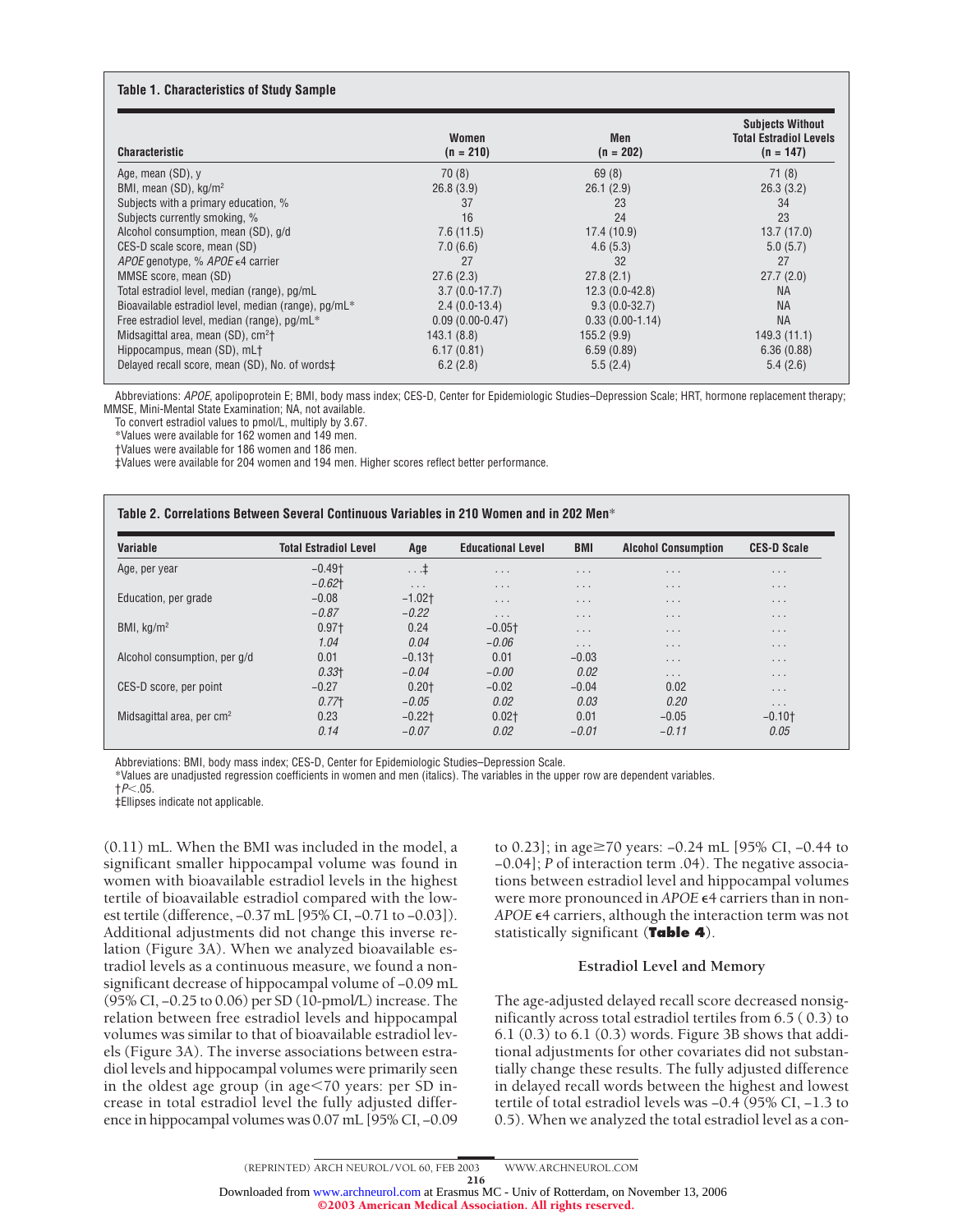

Figure 3. Adjusted hippocampal volumes (SEs) (A and C) and delayed recall (SEs) (B and D) across tertiles of total, bioavailable and free estradiol levels in women and men, respectively. A and B, In women means are adjusted for age, educational level, body mass index (calculated as weight in kilograms divided by height in meters squared), alcohol consumption, smoking, Center for Epidemiologic Studies–Depression Scale score, type of menopause, age at menopause, ever use of hormone replacement therapy, apolipoprotein E genotype, and the hippocampal volumes–midsagittal area. Tertile ranges (in picograms per milliliter) were for total estradiol levels 0.0-1.9, 1.9-5.2, and 5.2-17.7; for bioavailable estradiol levels 0.0-1.5, 1.5-3.8, and 3.8-13.4; and for free estradiol levels 0.00-0.05, 0.05-0.14, and 0.14-0.47. Asterisks indicate statistically significantly (P<.05) smaller than lowest tertile. C and D, In men means are adjusted for age, educational level, body mass index, alcohol, smoking, Center for Epidemiologic Studies–Depression Scale score, apolipoprotein E genotype, and the hippocampal volumes–midsagittal area. Tertile ranges (in picograms per milliliter) were for total estradiol level 0.0-9.8, 9.8-14.2, and 14.2-42.8; for bioavailable estradiol level 0.0-7.4, 7.4-10.9, and 10.9-32.7; and for free estradiol level 0.00-0.26, 0.26-0.41, and 0.41-1.14.

tinuous measure, we found a nonsignificant decrease in delayed recall words (Table 3). There was a significant inverse relation between bioavailable estradiol tertiles and delayed recall (Figure 3B), although when we analyzed bioavailable estradiol levels continuously, we found a nonsignificant decrease in delayed recall words of −0.2 (95% CI, −0.7 to 0.2) per SD increase. The results were similar for the relation between the free estradiol level and delayed recall score (Figure 3B). Again, the inverse associations between the estradiol level and memory were stronger in the oldest age groups (data not shown). The associations were not different in *APOE*  $\epsilon$ 4 strata (Table 4). Exclusion of women who had used HRT in the past (n=17) did not change any of the above results.

# **MEN**

## **Estradiol Level and Hippocampal Volume**

In men, there was no association between estradiol levels and hippocampal volumes (age and midsagittaladjusted hippocampal volumes in total estradiol tertiles: 6.55 [0.11] mL, 6.68 [0.11] mL, and 6.52 [0.11]) mL). Additional adjustments for the other covariates did not change these estimates (Figure 3C and Table 3). There was also no association between bioavailable or free estradiol levels and hippocampal volume (Figure 3C). There were no differential associations in age strata or in *APOE*  $\epsilon$ 4 strata (data not shown).

#### **Estradiol Level and Memory**

When we investigated the relation between estradiol levels and memory performance in men, a similar pattern as in women emerged. The age-adjusted delayed recall scores decreased across increasing total estradiol tertiles from 6.1 (0.3) to 5.4 (0.3) to 5.1 (0.3) words. When we analyzed the total estradiol level as a continuous measure, we found a decrease in delayed recall with increasing levels (Table 3). Additional adjustments for covariates did not change this association (Figure 3D and Table 3). The association of delayed recall score with bioavailable and free estradiol levels showed a similar pattern as with the total estradiol level (Figure 3D). There were no

217 Downloaded from [www.archneurol.com](http://www.archneurol.com) at Erasmus MC - Univ of Rotterdam, on November 13, 2006

©2003 American Medical Association. All rights reserved.

<sup>(</sup>REPRINTED) ARCH NEUROL / VOL 60, FEB 2003 WWW.ARCHNEUROL.COM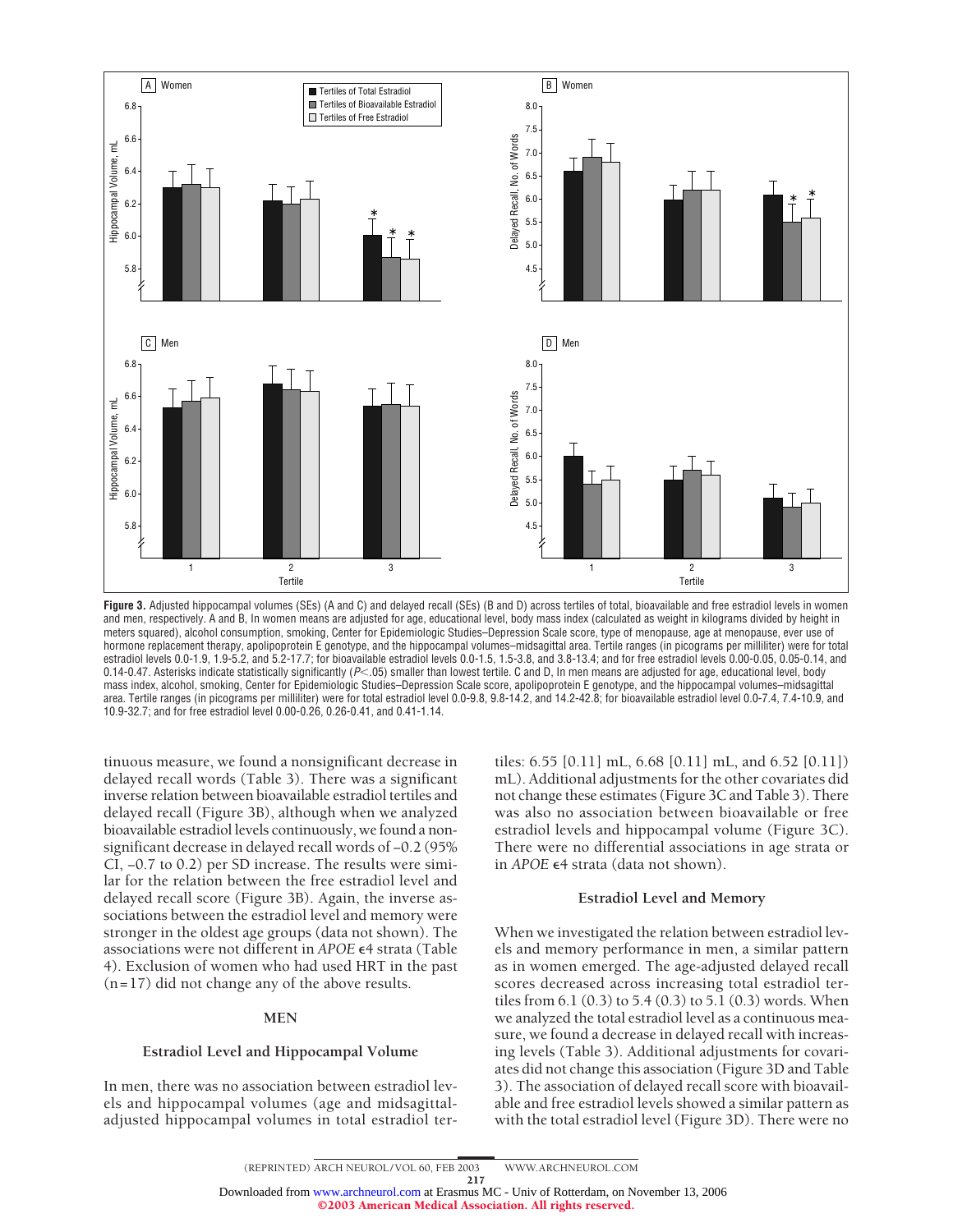## **Table 3. Associations Between Total Estradiol Levels and Hippocampal Volumes and Memory Performance**\*

|                                                                                                                                                | Per Increase of 1 SD (3.8 pg/mL) in Total Estradiol Level |                                                           |  |  |
|------------------------------------------------------------------------------------------------------------------------------------------------|-----------------------------------------------------------|-----------------------------------------------------------|--|--|
| Women                                                                                                                                          | Hippocampal Volume, mL                                    | <b>Delayed Recall, No. of Words</b>                       |  |  |
| Adjusted for                                                                                                                                   |                                                           |                                                           |  |  |
| Age and midsagittal areat                                                                                                                      | $-0.01$ $(-0.12$ to 0.10)                                 | $-0.1$ ( $-0.4$ to 0.3)                                   |  |  |
| Age, midsagittal area† and BMI                                                                                                                 | $-0.04$ ( $-0.16$ to 0.08)                                | $-0.1$ ( $-0.5$ to 0.3)                                   |  |  |
| Age, midsagittal area, † BMI, education, alcohol consumption,<br>smoking, CES-D, APOE genotype, age, and type of<br>menopause, ever use of HRT | $-0.06$ ( $-0.18$ to 0.06)                                | $-0.1$ ( $-0.5$ to 0.3)                                   |  |  |
|                                                                                                                                                |                                                           | Per Increase of 1 SD (6.3 pg/mL) in Total Estradiol Level |  |  |
| Men                                                                                                                                            | Hippocampal Volume, mL                                    | <b>Delayed Recall, No. of Words</b>                       |  |  |
| Adjusted for                                                                                                                                   |                                                           |                                                           |  |  |
| Age and midsagittal areat                                                                                                                      | $0.02$ (-0.10 to 0.15)                                    | $-0.4$ ( $-0.7$ to $-0.0$ )                               |  |  |
| Age, midsagittal area, † and BMI                                                                                                               | $-0.01$ ( $-0.05$ to 0.03)                                | $-0.4$ ( $-0.7$ to 0.0)                                   |  |  |
| Age, midsagittal area, † BMI, education, alcohol consumption,<br>smoking, CES-D, and APOE genotype                                             | $0.04$ (-0.09 to 0.18)                                    | $-0.3$ ( $-0.7$ to 0.1)                                   |  |  |

Abbreviations: *APOE*, apolipoprotein E; BMI, body mass index (calculated as weight in kilograms divided by height in meters squared); CES-D, Center for Epidemiologic Studies–Depression Scale; HRT, hormone replacement therapy.

\*Values are adjusted regression coefficients (95% confidence interval) of the relation between total estradiol level and hippocampal volume/delayed recall score.

†Values adjusted for only the hippocampal analyses.

# **Table 4. Associations Between Total Estradiol Levels and Hippocampal Volumes and Memory Performance in Women According to Apolipoprotein E (***APOE***) 4 Strata**\*

|                                                                                                                                                    | <b>Hippocampal Volumes, mL</b>      |                                |                     |
|----------------------------------------------------------------------------------------------------------------------------------------------------|-------------------------------------|--------------------------------|---------------------|
| Variable                                                                                                                                           | Non-APOE $\epsilon$ 4 Carrier       | $APOE \in 4$ Carrier           | P Interaction Term+ |
| Adjusted for<br>Age, midsagittal area, BMI, educational level, alcohol consumption,<br>smoking, CES-D, age, type of menopause, and ever use of HRT | $0.01$ (-0.16 to 0.17)              | $-0.25$ ( $-0.46$ to $-0.03$ ) | .07                 |
|                                                                                                                                                    | <b>Delayed Recall, No. of Words</b> |                                |                     |
|                                                                                                                                                    | Non-APOE $\epsilon$ 4 Carrier       | $APOE \epsilon 4$ Carrier      |                     |
| Adjusted for<br>Age, BMI, educational level, alcohol consumption, smoking,<br>CES-D, age, type of menopause, and ever use of HRT                   | $-0.10$ ( $-0.61$ to 0.41)          | $0.44$ (-0.21 to 1.09)         | .29                 |

Abbreviations: BMI, body mass index (calculated as weight in kilograms divided by height in meters squared); CES-D, Center for Epidemiologic Studies–Depression Scale; HRT, hormone replacement therapy.

\*Values are adjusted regression coefficients (95% confidence interval) of the relation between total estradiol level (per 1 SD increase) and hippocampal volume/delayed recall score.

 $\dagger$ *P* value of interaction term (APOE  $\epsilon$ 4 strata  $\times$  total estradiol level) in the multivariate linear regression analysis.

differences in the associations in age strata or in *APOE* 4 strata (data not shown).

# COMMENT

In this population-based study in elderly subjects with no dementia, we could not support the hypothesis that higher endogenous levels of estradiol are associated with larger hippocampal volumes on MRI and better memory performance. Women with higher estradiol levels had smaller hippocampal volumes and poorer memory performance than women with lower levels. In men, there was no relation between estradiol level and hippocampal volumes, but memory performance was worse in those with higher levels of total estradiol compared with those with lower levels.

The strengths of this study are that it is population based and involves a large number of volumetric hippocampal assessments. Our study has several methodological limitations that need to be discussed. First, owing to the small amounts of plasma available, we had a large number of missing data on bioavailable and free estradiol levels. Although these missing data were random, the smaller sample size will have resulted in less precise estimates of the associations. Second, blood was drawn several years before MRI and memory performance. It is difficult to determine if this influenced our results. It may have led to biased associations if subjects

©2003 American Medical Association. All rights reserved.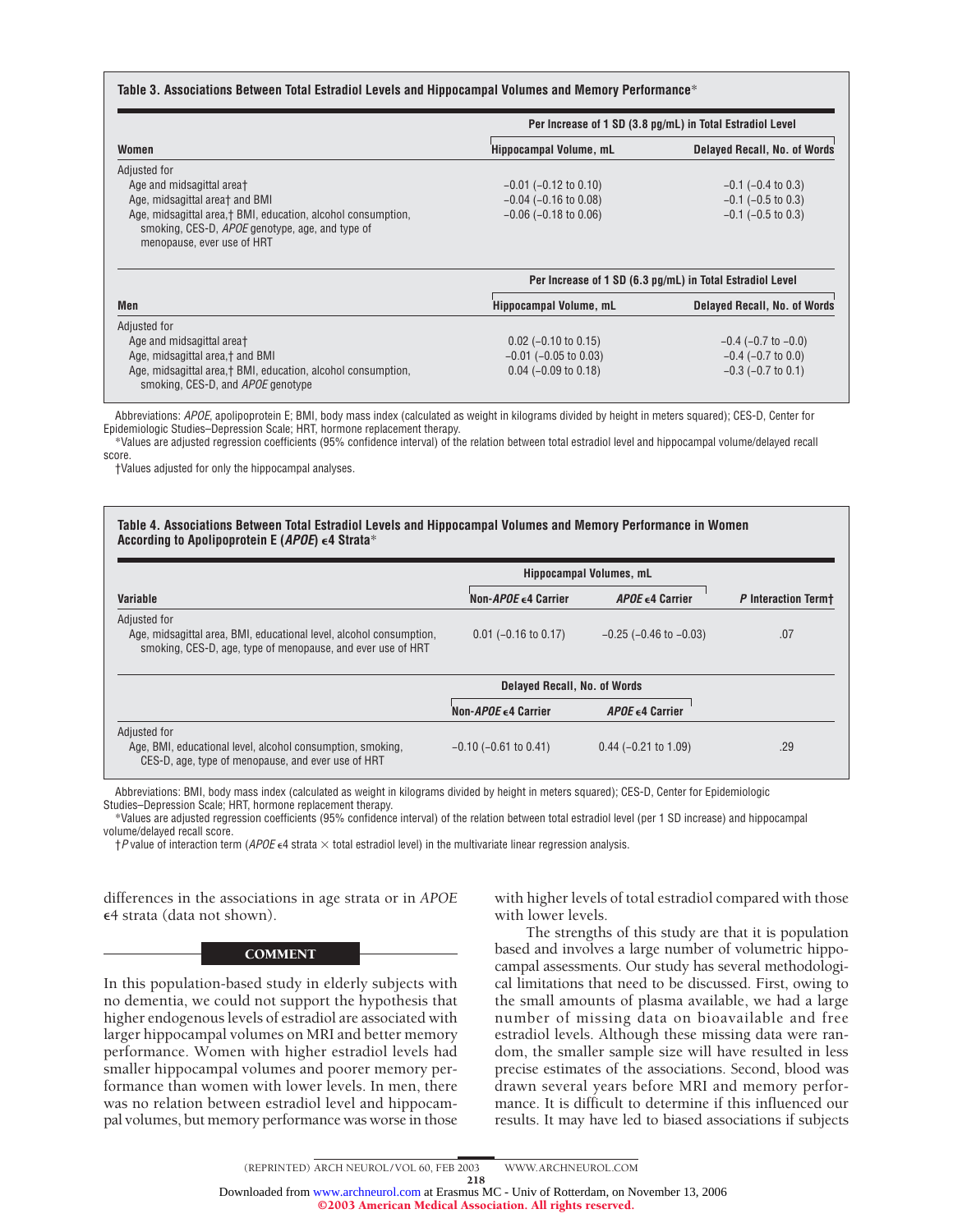with estradiol levels on one side of the distribution selectively died between blood drawing and MRI measurement. This does not seem likely, however, because the interval between blood drawing and MRI was not long, and the relation between endogenous estradiol levels and mortality is not strong.26 Third, HRT use in the Netherlands is infrequent compared with, for example, the United States. Our results were based on observations in non-HRT users and they may not be generalizable to HRT users.

The most consistent support for the hypothesis that estrogens prevent dementia comes from animal studies that showed that estrogens protect against cell loss in the hippocampus, increase neurite outgrowth, and have antioxidative properties.<sup>3,27</sup> In humans, observational studies on endogenous levels of estrogen in relation to cognitive function have been inconclusive. Some reported negative effects of higher endogenous estrogen levels on delayed visual reproduction<sup>28</sup> and attention tasks $^{29}$  in women and on the results of the Mini-Mental State Examination, memory tasks,<sup>30</sup> and spatial performance<sup>31</sup> in men, while others showed in women positive effects of higher endogenous estrogen levels on verbal memory<sup>32</sup> or cognitive decline.<sup>33</sup> Population-based studies on exogenous estrogens showed that women who used HRT had a reduced risk of AD,<sup>1,2,34</sup> but these studies may have been confounded by healthy-user effect. Also, other studies did not confirm this observation.<sup>35-37</sup> Recent randomized trials with HRT in patients with AD showed no<sup>38-40</sup> beneficial effect of exogenous estrogen on cognitive decline.<sup>41</sup> Together, the biological plausibility of the estrogen hypothesis in dementia is its strongest plea, whereas studies in humans are far from conclusive. Our results are contrary to what we expected in that we observed a small negative effect of higher estradiol levels on both hippocampal volumes in women and memory performance in women and men. As yet, we do not have a biologically plausible explanation for these results. When interpreting these data, one has to keep in mind that the endogenous levels in our study sample of postmenopausal women are much lower than the levels obtained after supplemental use of exogenous estrogens. Therefore, our data do not reject the possibility that exogenous estrogens are related to larger hippocampal volumes and better memory performance.

## **CONCLUSION**

This study does not support the hypothesis that higher endogenous estrogen levels in older women and men without dementia are associated with larger hippocampal volumes and better memory performance.

#### *Accepted for publication October 8, 2002.*

**Author contributions:** *Study concept and design* (Drs Geerlings, Hofman, Launer, Pols, and Breteler); *acquisition of data* (Drs den Heijer, de Jong, and Pols); *analysis and interpretation of data* (Drs den Heijer, Geerlings, de Jong, and Breteler); *drafting of the manuscript* (Drs den Heijer and Geerlings); *critical revision of the manuscript for important intellectual content* (Drs den Heijer, Geerlings, Hofman, de Jong, Launer, Pols, and Breteler); *statistical expertise* (Dr Breteler); *obtained funding* (Drs Hofman, Launer, and Breteler); *administrative, technical, and material support*(Drs den Heijer, de Jong, and Pols);*study supervision* (Dr Breteler), *endocrinological expertise* (Dr Pols).

*This study was supported by the Netherlands Organization for Scientific Research (Nederlandse Organisatie voor Wetenschappelijk Onderzoek), the Health Research and Development Council (ZorgOnderzoek in Neterland), and by grant MD817876 from the National Institutes of Health, Bethesda, Md, and the Internationale Stichting Alzheimer Onderzoek.*

*Dr Breteler is a fellow of the Royal Netherlands Academy of Arts and Sciences.*

*We thank Freek Hoebeek, MSc, and Eric Achten, MD, PhD, for their help with data collection.*

*Corresponding author: Monique M. B. Breteler, MD, PhD, Department of Epidemiology and Biostatistics, Erasmus MC, PO Box 1738, 3000 DR Rotterdam, the Netherlands (e-mail: breteler@epib.fgg.eur.nl).*

## **REFERENCES**

- 1. Kawas C, Resnick S, Morrison A, et al. A prospective study of estrogen replacement therapy and the risk of developing Alzheimer's disease: the Baltimore Longitudinal Study of Aging. *Neurology*. 1997;48:1517-1521.
- 2. Tang MX, Jacobs D, Stern Y, et al. Effect of oestrogen during menopause on risk and age at onset of Alzheimer's disease. *Lancet*. 1996;348:429-432.
- 3. Behl C, Skutella T, Lezoualc'h F, et al. Neuroprotection against oxidative stress by estrogens: structure-activity relationship. *Mol Pharmacol*. 1997;51: 535-541.
- 4. Murphy DD, Cole NB, Greenberger V, Segal M. Estradiol increases dendritic spine density by reducing GABA neurotransmission in hippocampal neurons. *J Neurosci*. 1998;18:2550-2559.
- 5. Singh M, Meyer EM, Simpkins JW. The effect of ovariectomy and estradiol replacement on brain-derived neurotrophic factor messenger ribonucleic acid expression in cortical and hippocampal brain regions of female Sprague-Dawley rats. *Endocrinology*. 1995;136:2320-2324.
- 6. Osterlund MK, Grandien K, Keller E, Hurd YL. The human brain has distinct regional expression patterns of estrogen receptor  $\alpha$  mRNA isoforms derived from alternative promoters. *J Neurochem*. 2000;75:1390-1397.
- 7. Convit A, De Leon MJ, Tarshish C, et al. Specific hippocampal volume reductions in individuals at risk for Alzheimer's disease. *Neurobiol Aging*. 1997;18: 131-138.
- 8. Braak H, Braak E. Neuropathological stageing of Alzheimer-related changes. *Acta Neuropathol (Berl)*. 1991;82:239-259.
- 9. Hofman A, Grobbee DE, de Jong PT, van den Ouweland FA. Determinants of disease and disability in the elderly: the Rotterdam Elderly Study. *Eur J Epidemiol*. 1991;7:403-422.
- 10. Breteler MM. Vascular involvement in cognitive decline and dementia: epidemiologic evidence from the Rotterdam Study and the Rotterdam Scan Study. *Ann N Y Acad Sci*. 2000;903:457-465.
- 11. Ott A, Breteler MM, van Harskamp F, Stijnen T, Hofman A, for the Rotterdam Study. Incidence and risk of dementia. *Am J Epidemiol*. 1998;147:574-580.
- 12. de Groot JC, de Leeuw FE, Oudkerk M, et al. Cerebral white matter lesions and cognitive function: the Rotterdam Scan Study. *Ann Neurol*. 2000;47:145-151.
- 13. Duvernoy HM. *The Human Hippocampus: Functional Anatomy, Vascularization and Serial Sections With MRI.* Berlin, Gemany: Springer-Verlag; 1998.
- 14. Folstein MF, Folstein SE, McHugh PR. "Mini-mental state": a practical method for grading the cognitive state of patients for the clinician. *J Psychiatr Res*. 1975; 12:189-198.
- 15. Brand N, Jolles J. Learning and retrieval rate of words presented auditorily and visually. *J Gen Psychol*. 1985;112:201-210.
- 16. Petersen RC, Jack CR Jr, Xu YC, et al. Memory and MRI-based hippocampal volumes in aging and AD. *Neurology*. 2000;54:581-587.
- 17. Petersen RC, Smith GE, Ivnik RJ, Kokmen E, Tangalos EG. Memory function in very early Alzheimer's disease. *Neurology*. 1994;44:867-872.
- 18. Södergård R, Backstrom T, Shanbhag V, Carstensen H. Calculation of free and

219